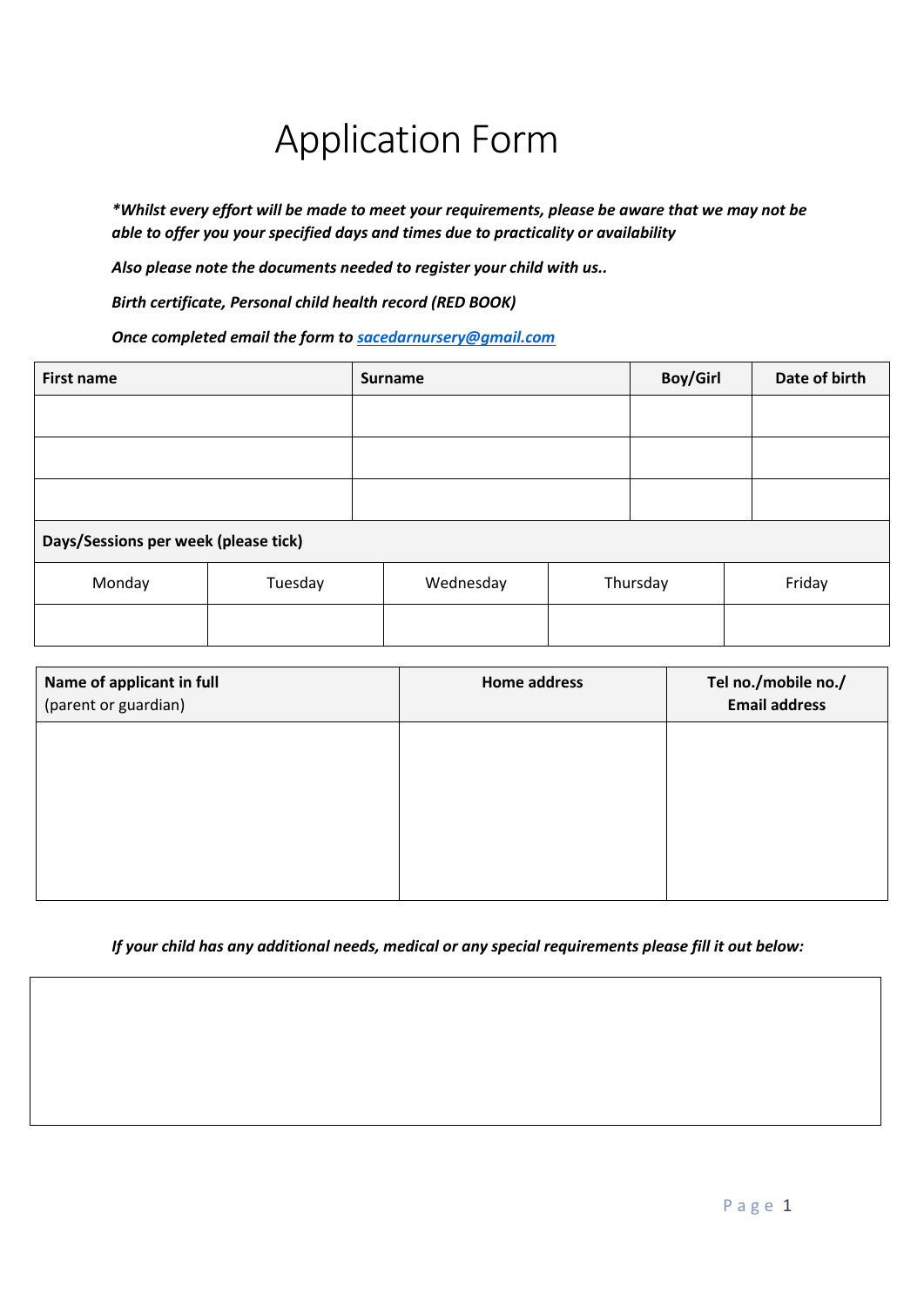| Are you applying for Free Childcare for eligible two year olds? Yes<br>No l               |
|-------------------------------------------------------------------------------------------|
| Are you applying for Free Childcare for eligible three year olds+? Yes $\parallel$<br>No. |
| • Are you applying for 30 Hours? Yes<br>$\cdot$ No $\cdot$                                |
| Are you applying for Free funded hours only? Yes<br>No!                                   |

#### **Important Note- Please Read**

- 1. A free early learning place does not guarantee a place at your preferred childcare provider- there will need to be a vacant place.
- 2. If the childcare provider has a vacant place, they will register your child and keep your eligibility letter with your child's records
- 3. Notice must be given to providers before changing or exiting your free place. You will need to discuss notice periods with your childcare provider beforehand. Your eligibility letter will be returned to you once your notice has been served.

#### **About Your Child/Children**

| Doctor's address and telephone no:                |                   |  |  |  |
|---------------------------------------------------|-------------------|--|--|--|
| Health visitor's address and telephone no:        |                   |  |  |  |
|                                                   |                   |  |  |  |
| Please Tell us a little about the birth:          |                   |  |  |  |
| Birth weight:                                     | Full Term/  weeks |  |  |  |
| How has your child's development been since then: |                   |  |  |  |
| Any concerns, e.g. vision/ hearing:               |                   |  |  |  |
| Medical conditions past or current:               |                   |  |  |  |
|                                                   |                   |  |  |  |
|                                                   |                   |  |  |  |
|                                                   |                   |  |  |  |
| Any additional needs/concerns?                    |                   |  |  |  |
|                                                   |                   |  |  |  |
|                                                   |                   |  |  |  |
|                                                   |                   |  |  |  |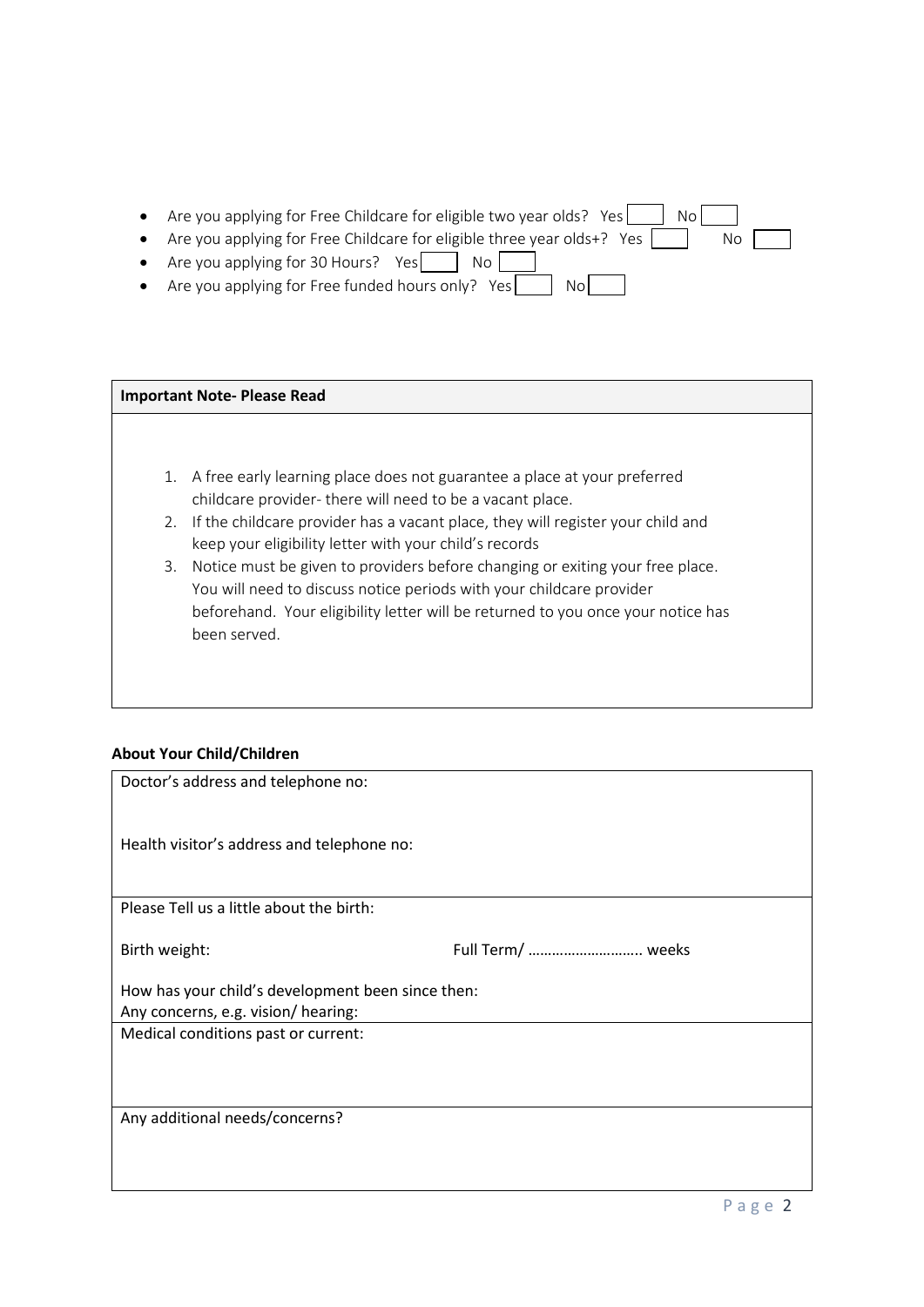Any other agencies involved in your child's life? E.g. speech therapist etc